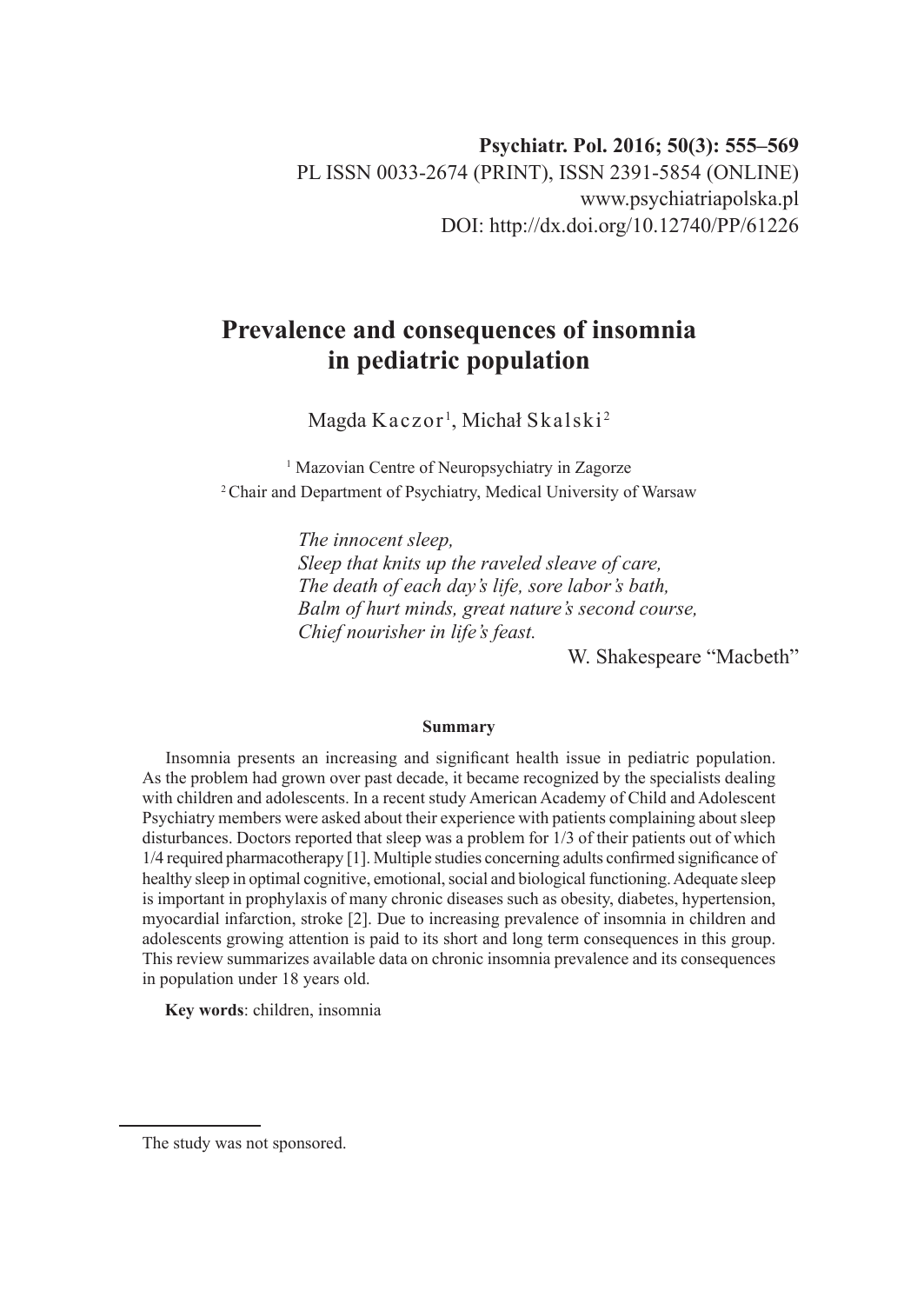## **Introduction**

Insomnia presents an increasing and significant health issue in pediatric population. As the problem had grown over past decade, it became recognized by the specialists dealing with children and adolescents. In a recent study American Academy of Child and Adolescent Psychiatry members were asked about their experience with patients complaining about sleep disturbances. Doctors reported that sleep was a problem for 1/3 of their patients out of which 1/4 required pharmacotherapy [1].

Multiple studies concerning adults confirmed significance of healthy sleep in optimal cognitive, emotional, social and biological functioning. Adequate sleep is important in prophylaxis of many chronic diseases such as obesity, diabetes, hypertension, myocardial infarction, stroke [2]. Due to increasing prevalence of insomnia in children and adolescents growing attention is paid to its short and long term consequences in this group. This review summarizes available data on chronic insomnia prevalence and its consequences in population under 18 years old.

## **Aim**

The aim of this paper is to gather available data on the prevalence and consequences of chronic insomnia in the population under 18 years of age.

## **Method**

The authors reviewed articles in PUBMED database regarding the importance of sleep and short – and long-term consequences of its disorders in pediatric population. Impact on the patient's family was also taken into consideration.

## **Insomnia in children and adolescents**

Although sleep disorders are included in both the US DSM-5 and WHO ICD-10 classifications, most complete summary is assembled in the International Classification of Sleep Disorders (ICSD). Andrzejczak and Gmitrowicz, in their review, carefully discussed the second edition of the classification in respect to sleep disorders in children and adolescents [3]. In 2014 the third edition of the ICSD was published, where insomnia is divided based on the time criteria (criterion E): Chronic Insomnia and Short-Term Insomnia [4]. ICSD-III also distinguished Other Insomnia Disorder, the category reserved for situations when parents have unrealistic expectations for the child's sleep need or short sleepers, who function well during the day. Insomnia is defined as difficulty falling asleep and/or staying asleep, waking up too early, bedtime resistance or difficulty sleeping without parent or caregiver intervention (criterion A) occurring at least 3 times a week (criterion D) resulting in fatigue, irritability, mood disturbance, daytime sleepiness, impaired concentration, attention, memory, impaired social, family or academic performance (criterion B). Sleep problems cannot be ex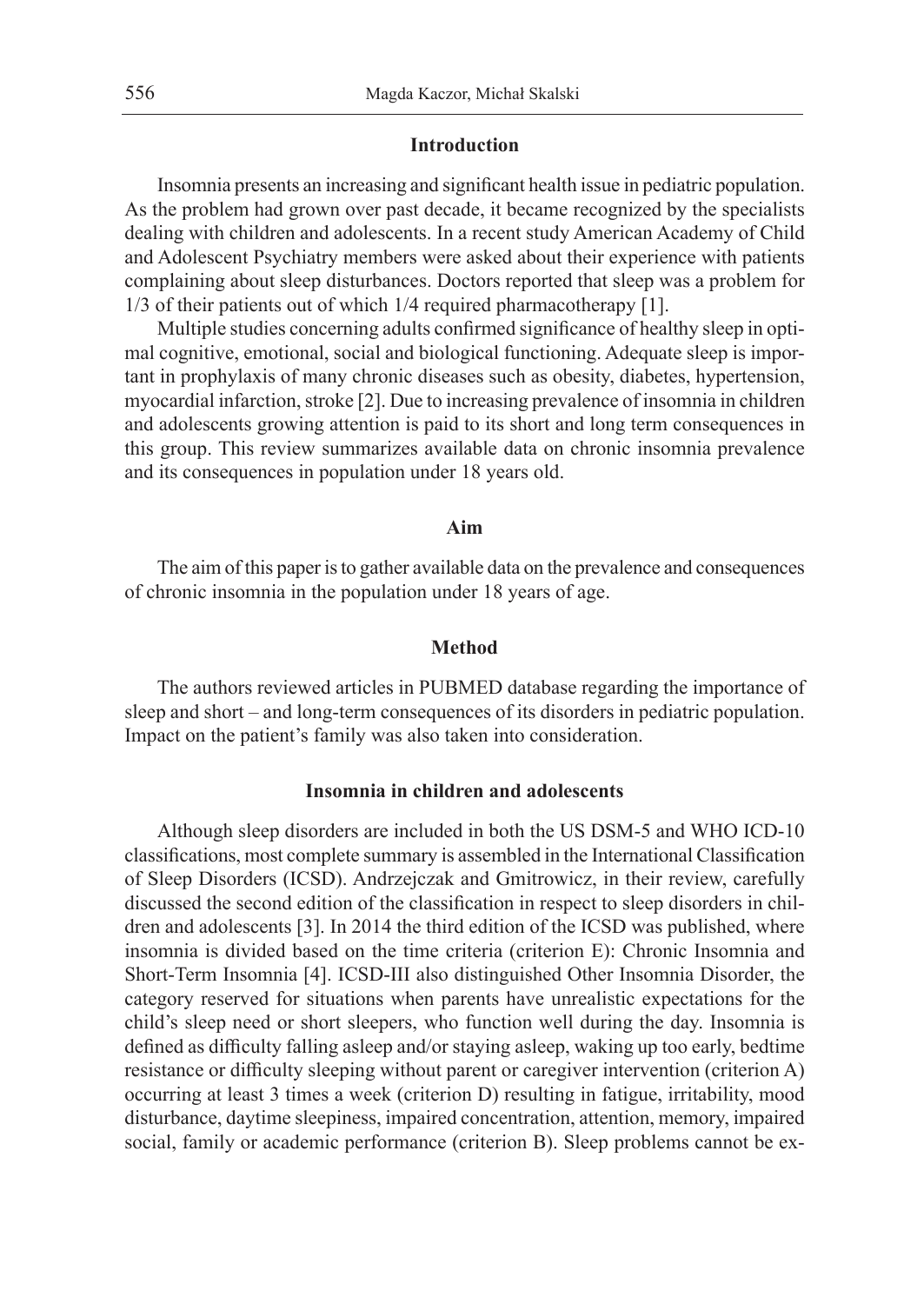plained purely by inadequate opportunity or environment for sleep (criterion C) and are not better explained by other sleep disorders (criterion F).

Data on the insomnia prevalence in children and adolescents differ depending on the source. This distinction results from different criteria adopted to assess the problem prevalence, incidence inconsistency depending on the development stage, assessment methods (parents' questionnaires, self-assessment questionnaires versus actigraph studies). It is considered that various sleep disorders may affect 25–62% of pediatric population [2, 5, 6]. A few Polish studies estimate its incidence locally within 19–67% [7–10]. However, they assessed sleep disorders with non-standardized, often self-assessment questionnaires and mostly included lower and upper secondary school students. As far as we know, there is no reliable data on the prevalence of sleep disorders in children in Poland.

#### **Importance of sleep**

In recent years, due to their impact on the health and functioning of children and adolescents, sleep disorders receive more attention. Sleep is essential in everyone's life, especially child's life, in view of its dynamic biological and social development. Sleep need decreases with age, Szymańska states that in the neonatal period it is  $16-19$  hours, at the age of  $2 - 13$  hours, for preschool children  $-10$  hours, while in schoolchildren – 9 hours a day [11]. Duration and quality of sleep affects one's physiological processes (i.e. hormone synthesis), circadian rhythm regulation, intellectual and emotional development [12]. In a broader context it has an impact on parents, their mood and family functioning [13].

In our review we have divided insomnia consequences in children into 3 categories: somatic, psychological and social consequences.

## **Somatic consequences**

#### Decreased physical activity

In the last decade, lots of attention is paid to healthy lifestyle, meaning diet, physical activity and adequate sleep. It was noted that these three components are correlated, however, the direction and the pathomechanism has not been clearly defined yet. There are few studies drawing attention to the relationship between sleep and physical activity in pediatric population. Stone, who studied physical activity of more than 800 11-year- -olds with accelerometer, observed the impact of sleep duration and regularity during the week on the children's physical activity level. Children who slept less than nine hours were less active in terms of overall intensity compared to those sleeping recommended number of hours [14]. Gomes et al., who investigated sedentary lifestyle determinants using accelerometer and actigraph, came to similar conclusions. Their observations show that people sleeping longer than their peers are more likely to have an active lifestyle [15].

Similar results occur with respect to the adult population. Several studies have shown that shorter sleep is linked to the reduction of physical activity among adults [15–17].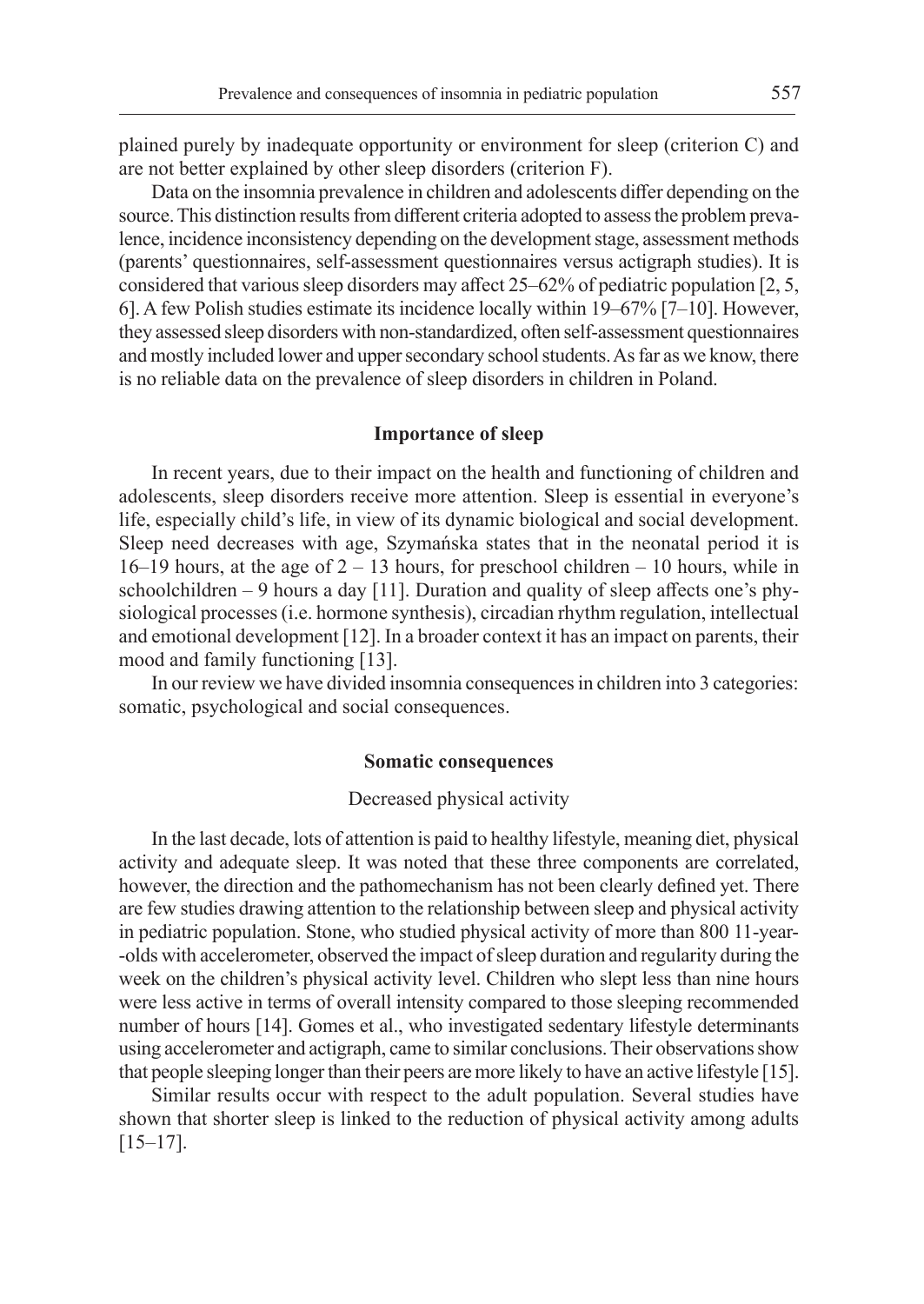Taking into account the objectiveness of the assessment methods used in the cited studies (actigraphy) their results should be carefully considered. Although still scarce, they indicate potential pathomechanism of obesity emergence in people experiencing chronic sleep deprivation, whether behavioral or resulting from insomnia.

## Risk of obesity and diabetes

The increasing obesity pandemic in the world forces us to seek its causes and treatments. In the last decade, many studies have highlighted the link between short sleep and the high BMI prevalence [18–21]. Taheri in his review included 13 studies on large children and adolescents groups at various stages of development. All of them showed negative correlation between the total sleep time and weight. Taking into account the biological and psychosocial factors he created a theoretical model presenting how short sleep determines obesity. It draws attention to the three factors, that is fatigue, which reduces the physical activity level; behavioral circumstances (more opportunities to eat); abnormal hormone levels (low leptin, high ghrelin levels etc.), which affect hunger perception along with selection of high-energy-dense food accompanied by low energy expenditure [19].

Following studies by Nixon et al., who evaluated more than 500 children using actigraph, confirmed the link between sleep deprivation and obesity. However, multivariate data analysis did not associate this observation with decreased physical activity or increased television watching [22]. In the meta-analysis including studies from around the world, Cappuccio et al. proved that this relationship is independent of race and confirmed by data collected in various regions [21]. Taveras et al. did not observe short sleep and increased BMI correlation to be associated with age [20]. Similarly Drescher et al. did not relate it to gender [23].

Despite multiple studies suggesting the link between inadequate sleep and obesity in children, there are also surveys negating the correlation. An example might be a statistical data analysis of the National Survey of Children's Health conducted by Hassan et al. It included more than 81 thousand telephone health questionnaires regarding the US pediatric population. Although the results showed no significant association between sleep and BMI, collected data quality is a study weakness (a telephone interview from a parent, lack of impartial indicators) [24].

Tasali et al. conducted an interesting experiment that may help to understand the pathogenesis of obesity and diabetes in people suffering from sleep disorders. They selectively suppressed stage 3 and 4 NREM sleep without awakening subjects in nine healthy young adults (20–21 years old) for three consecutive nights. After three experimental nights glucose tolerance and insulin sensitivity were significantly deviated from the baseline (a decline of 23 and 25% respectively) indicating an increased risk of obesity and diabetes [25].

Recently there have been several small studies evaluating the relationship between sleep duration, the diet selection and leptin levels in the blood. Hart et al. assessed an impact of the experimental weekly sleep curtailment and its weekly elongation (measured with actigraph) on calorie intake, fasting leptin level and weight in children.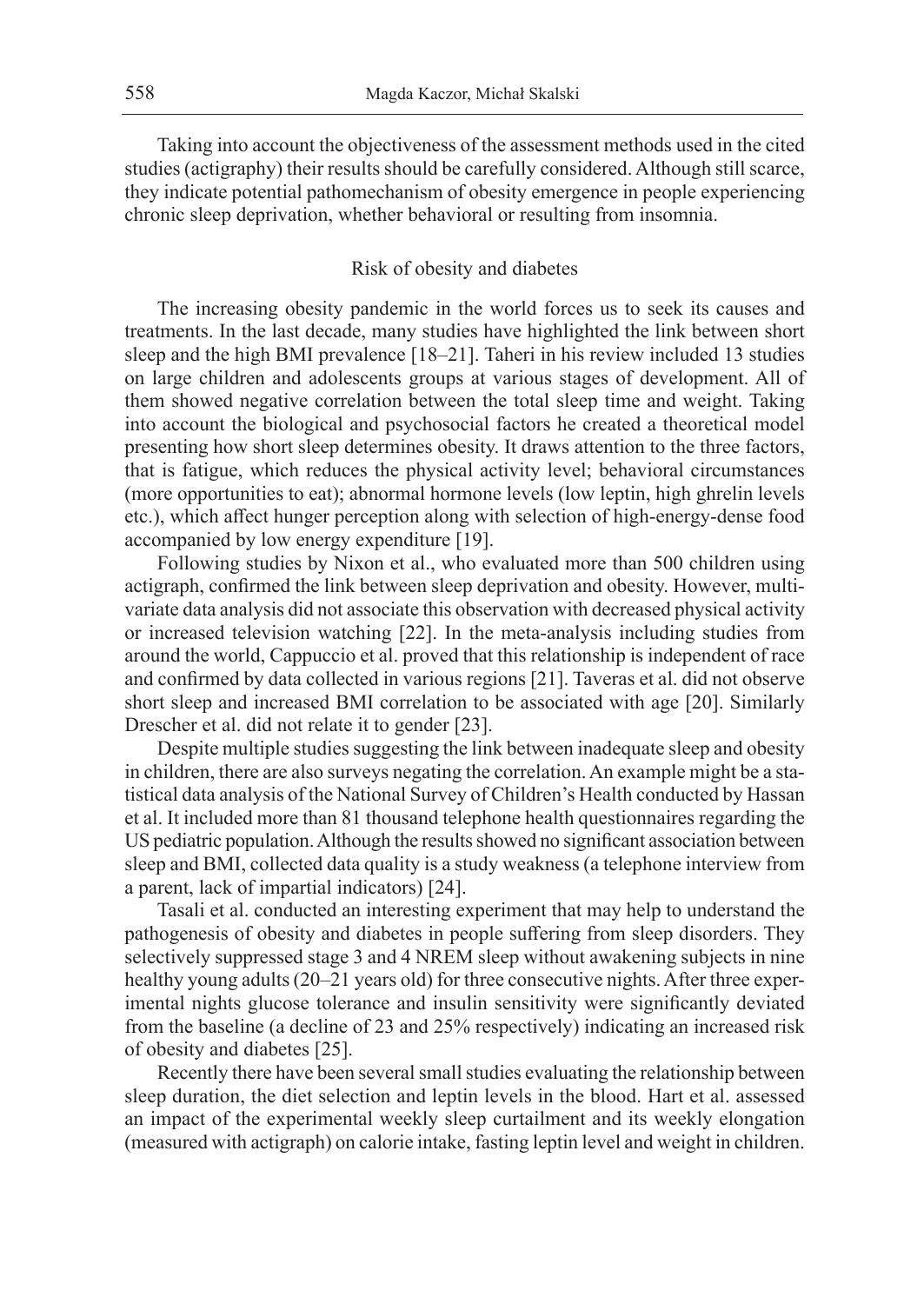Consumption decreased on average by 134 kcal/day. Also leptin level reduction and the average weight loss of 0.22 kg were found during the increased sleep in comparison to the decreased sleep condition [26]. Burt et al. reached similar conclusions, while assessing with actigraph correlation between sleep quality and quantity and the eating habits of 56 children. They found that short sleep duration and poor sleep continuity were associated with increased number of eating behaviors shown to be correlated with higher food intake [27]. Boeke et al. performed two cohort studies analysis, which included children ( $n = 655$ ) and adolescents ( $n = 502$ ). It indicated that impact of sleep duration on the leptin level may be dependent on the patient's age and sex [28].

The previous objective studies have shown the relationship between reduced sleep and obesity, but pathomechanism of the relationship is still not fully understood. On the basis of the above studies, it appears that shorter sleep determines not only reduced physical activity but also increases the opportunity to eat. Moreover it affects biological parameters that increase the risk of obesity, such as levels of leptin, insulin sensitivity, glucose tolerance. Sleep deprivation causes increased energy expenditure, but also leads to physiological and behavioral changes that cause a positive energy balance.

#### Hypertension risk

Multiple studies have documented the impact of obstructive sleep apnea on elevated blood pressure. Researchers have started to pay attention to the relationship between sleep duration and blood pressure in children. Data from previous studies suggest that chronic sleep restriction can be a risk factor for hypertension in patients under 18 years of age. The conclusions from pediatric population survey in China ( $n = 4,902$ ) indicate an increased risk of hypertension in boys aged 11–14 years [29]. Lee obtained similar results investigating Korean youth ( $n = 1,187$ ). He observed that those who slept less than 5 hours had a higher risk of hypertension and obesity [30]. Moreover, lower secondary school students in the Lithuanian research ( $n = 6,940$ ) showed prehypertension and hypertension incidence of 12.6% and 22.5% respectively. After excluding the impact of variables, such as age, sex, BMI, physical activity, smoking, study documented the relationship between reduced sleep duration and elevated blood pressure [31]. Similarly, in the study objectively evaluating sleep (actigraphy and polysomnography) in 238 healthy adolescents, Javaheri et al. have shown that sleep quality and duration is directly correlated with an increased hypertension risk in young people [32].

The increased risk of hypertension in children and adolescents sleeping less, worse than peers is not fully understood. Potential mechanism explaining the underlying causes may be hormonal imbalance of the body subject to chronic sleep restriction (increased production of catecholamines, cortisol secretion abnormalities [33], activation of the renin-angiotensin system) or autonomic dysfunction [34]. Slight disorder of breathing during sleep, leading to its fragmentation, which does not meet the criteria of OSA also appear to be important. Improving the length and quality of sleep through the application of the rules of sleep hygiene and behavioral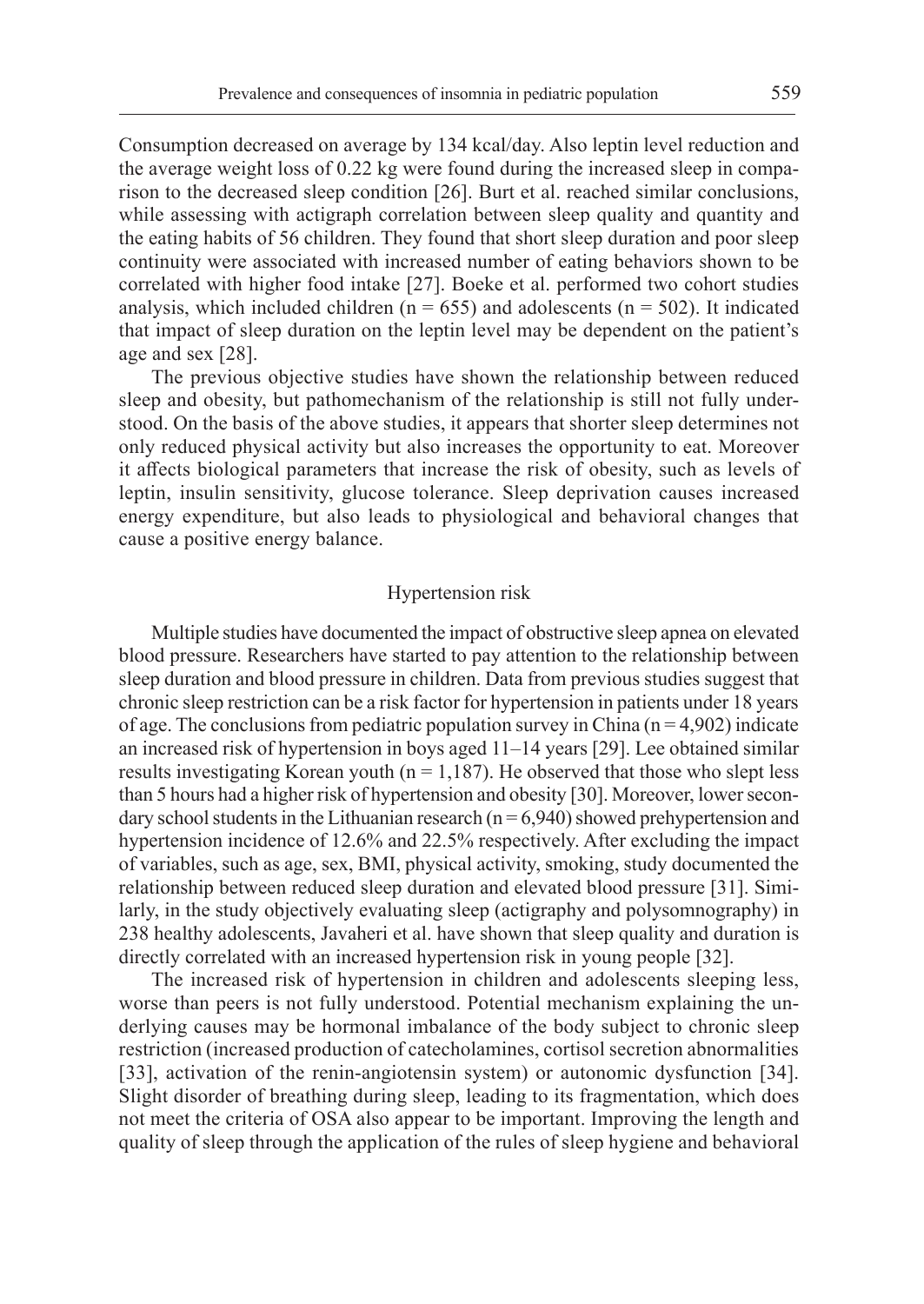interventions may prove to be one of the effective elements of conservative treatment of hypertension.

#### Metabolic syndrome risk

The relationship between reduced sleep and the overall metabolic syndrome risk, understood as BMI above the 85<sup>th</sup> percentile, waist circumference above the 90<sup>th</sup> percentile, hypertension, hypertriglyceridemia, reduced HDL cholesterol, fasting glucose intolerance, is also controversial. Although Lee documented link between shorter sleep and obesity and increased blood pressure values, he has not proven correlation between sleep and metabolic syndrome [32]. Sung et al. in their prospective study results, which included evaluation of 133 obese adolescents with actigraph, also undermine the relationship [35]. Interestingly, both studies demonstrated a worse lipid profile (hypertriglyceridemia) in children sleeping longer than their peers. Likewise population studies conducted in Europe ( $n = 699$ ), assessing sleep quality with self-assessment questionnaire, did not show correlation between sleep duration and metabolic risk [36].

Data from the survey conducted by Iglay Reger et al., evaluating 37 obese adolescents using actigraph, lead to different conclusions. Results indicated negative correlation between total sleep time and cardiovascular risk. However, due to the study nature causal connection cannot be determined [37]. The Dutch population study outcomes  $(n = 1,481)$  suggest an increased risk of metabolic syndrome triggered by shorter sleep, but only in girls. Though, the sleep quality evaluation with self-assessment questionnaire and small effect of scale make unequivocal interpretation of the results difficult [38]. On the other hand, a large Canadian population study ( $n = 4,104$ ) showed a significant correlation between adolescents' sleep duration and quality and the cardiovascular risk manifested by BMI above the 85th percentile, blood pressure above the 90<sup>th</sup> percentile, non-HDL lipid level above 3.1 mmol/L [39].

On a basis of available research, due to results heterogeneity and insufficient follow-up time, it is not possible to draw convincing conclusions. The link between sleep and cardiovascular risk in children and adolescents requires further in-depth observations and analysis. Difficulty in conducting research on the relation between sleep duration and the development of metabolic syndrome is, on the one hand the complexity of the metabolic syndrome criteria, on the other hand long term development of the problem. Furthermore the presence of interfering factors such as sleep breathing disorders impede drawing firm conclusions (SBD do not objectively shorten sleep but considerably impair its quality). Differences in the cited studies may be due to both, heterogeneity of the length and quality of sleep assessment methods, as well as the study groups' selection. Due to the increasing metabolic syndrome prevalence and its significant social consequences more studies are needed on this issue.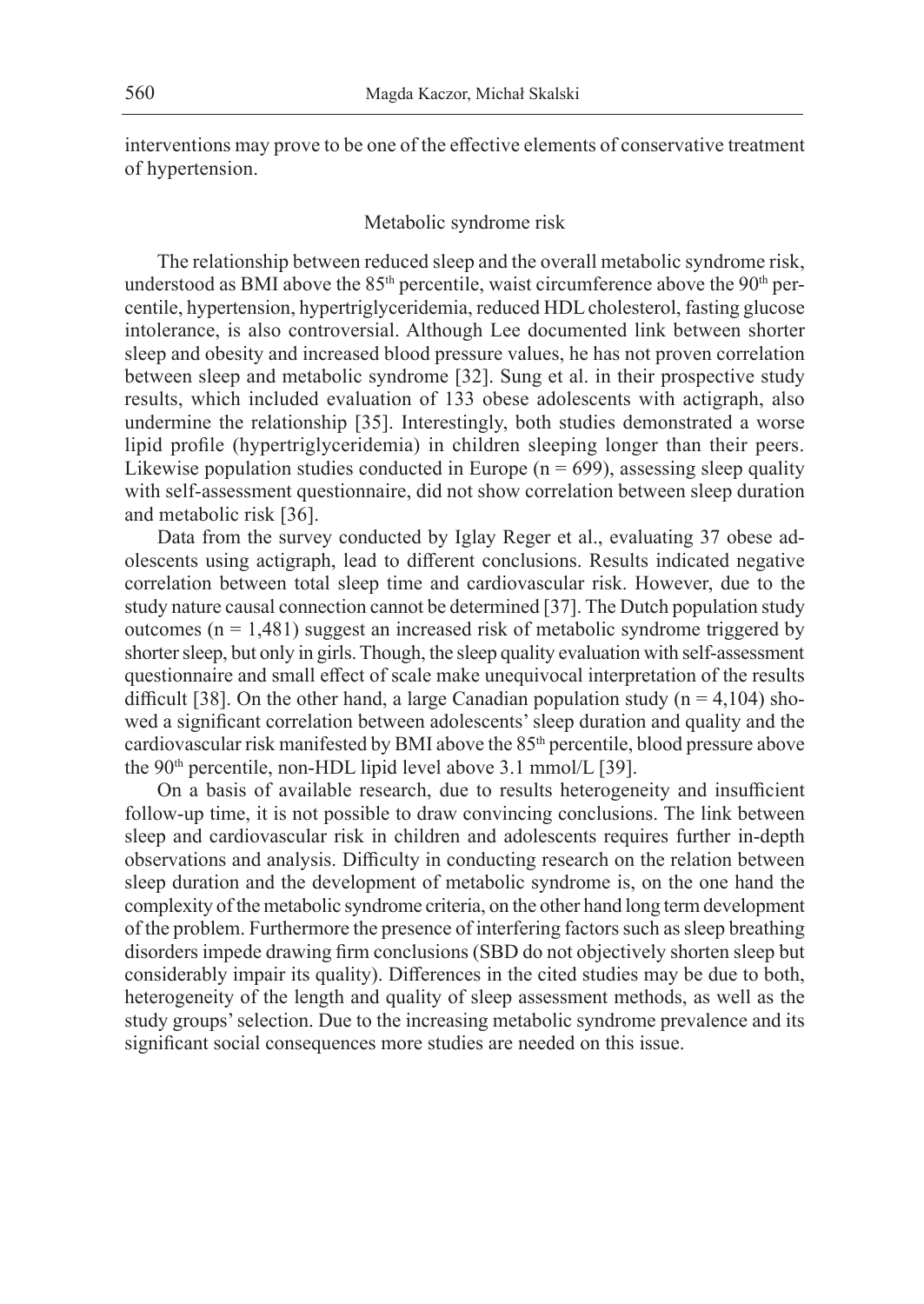#### **Psychological/individual consequences**

#### Depressed mood/anxiety disorders

Mood and anxiety disorders in children are frequently accompanied by insomnia. Krysiak-Rogala wrote that 73% of children with depression, and 88% of children with anxiety disorders report sleep problems [40]. Bidirectional correlation between the above has been highlighted recently. In his literature review, Kahn et al., has taken into account many papers regarding the influence of sleep deprivation/restriction on emotional deregulation [41]. They indicate the existence of "vicious circle" in which sleep disorders adversely affect the emotional regulation. In turn, negative emotions make sleep onset difficult and disturb sleep. Pathomechanism of this phenomenon is still unclear. The available data suggest several theoretical pathways. One assumes that sleep, through networks in the prefrontal cortex, may have an inhibitory effect on the experienced negative emotions. Another model points to the moderating influence of REM sleep on emotional regulation and mitigation of negative experience interpretation during dreaming. It is also postulated that unpleasant feelings are processed during sleep and only those that have adaptive significance are preserved. The inverse relationship points to the stress that causes excessive excitation hindering sleep. Moreover, emotional stress coping styles affect sleep duration and quality [41].

Although the researches on sleep influence on children's emotions are fragmentary, the subject is paid increasing attention. Study conducted on 676 school children have shown that late sleep onset (after 10 p.m.), especially in combination with a discordant family life or lack of close parent-child relationship, increased fourfold depression risk in children [42]. Prospective study conducted by Silva et al., using a home polysomnograph, documented that children sleeping less than 7.5 hours at the age of 9, after 5 years had a slightly increased risk of anxiety and depressive symptoms [43]. Similar results were obtained in a population-based study conducted in 11 countries (Estonia, France, Germany, Israel, Austria, Hungary, Slovenia, Italy, Spain, Romania, Ireland), on a group of more than 12,000 adolescents. Multivariate model demonstrated a strong correlation between sleep duration and emotional problems, difficulties in relationships with peers, suicidal ideation and moderate correlation with anxiety symptoms and conduct disorders [44].

Somewhat different conclusions can be drawn from the study conducted by Moore et al. on 247 healthy adolescents. The results indicate a relationship between sleepiness reported by subjects and anxiety and depressed mood, but there was no correlation between negative emotions and objectively assessed sleep duration (actigraphy) [45]. The study found that 1/4 of people slept too short and had elevated sleepiness levels.

Short-term sleep deprivation adversely affects the regulation of emotions [41]; however, cited studies indicate chronic problems' persistence and the development of mental disorders in people experiencing long-term difficulty sleeping. Considering the pediatric population and the most common insomnia cause in this group, which are behavioral problems, you have to take into account that many children suffering from sleep disorders develop in discordant families, who cannot put boundaries, further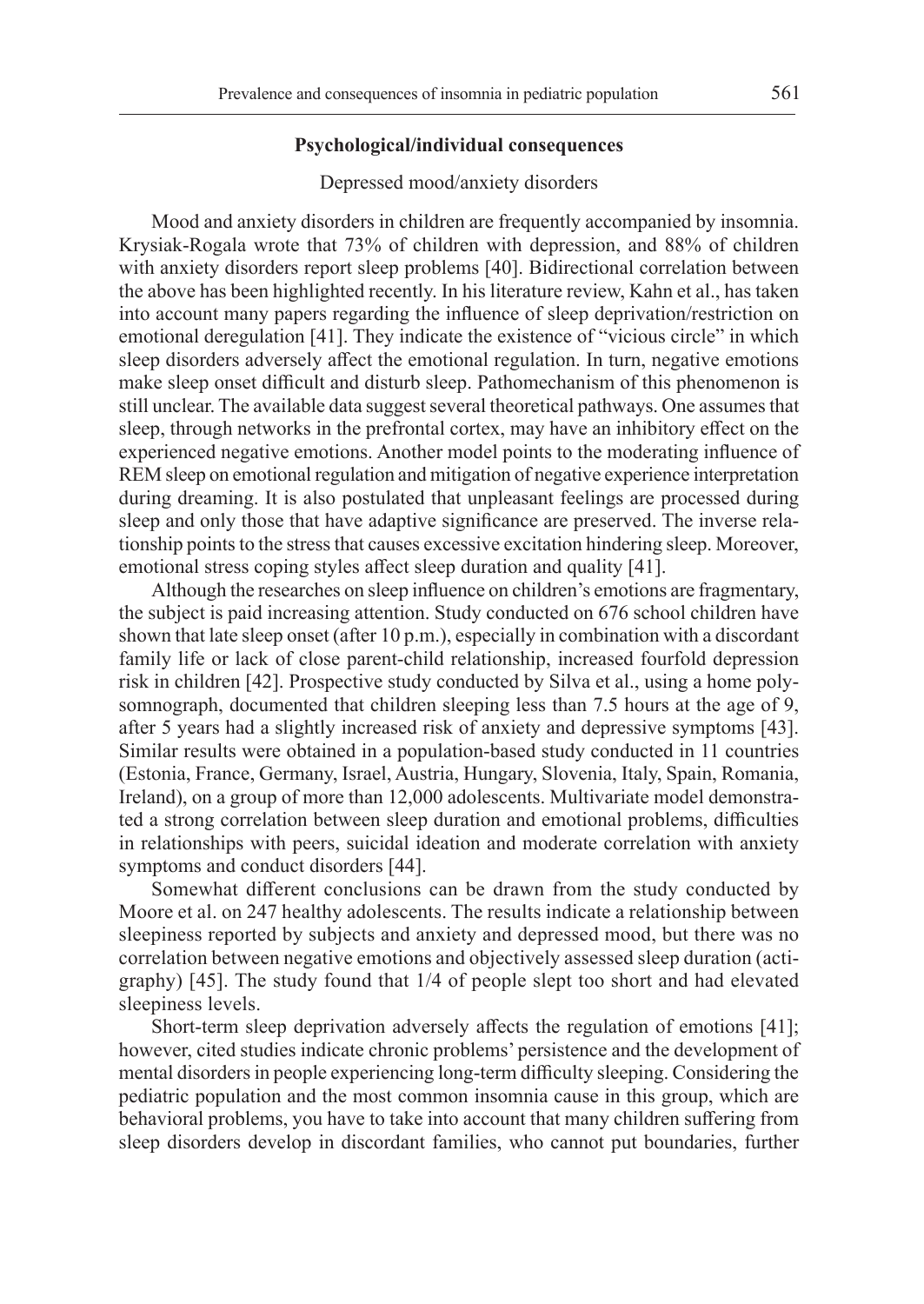deepening child's sleeping problem. It is likely that the emotional problems associated with sleep disorders are multifactorial in origin, and chronic sleep deprivation makes it difficult to work on them and solve them. Further studies should take into account the family system stability factor as one of the mediators.

Attention deficit, impulsiveness, executive functions disturbance

Children suffering from ADHD often experience sleep disorders [46]. This may result equally from disorder severity, pharmacotherapy [47], as well as concomitant disorders [48].

However, it should be emphasized that children with insomnia without concomitant ADHD symptoms may suffer from concentration problems, attention and impulse control difficulties, which can be mistaken for ADHD symptoms. In his analysis Turnbull suggests a significant impact of behavioral sleep disorders on the executive functions development, which play an important role in the ability to self- -regulate [49]. Velten-Schurian et al. evaluated the daytime functioning of children  $(n = 34)$  who presented with sleep disorder. The study results show a significant total sleep time effect on attention deficit and undesirable behavior severity [50]. Gruber et al., who assessed healthy, well-developing school children  $(n = 35)$ , made similar observation. They investigated the relationship between impartially assessed sleep duration and quality (actigraphy and polysomnography) and ADHD-like symptoms reported by teachers. Results showed a significant relationship between sleep duration and attention deficits, but did not indicate correlation with hyperactivity [51]. In the following parallel group study, parents were asked to either restrict or extend their children's opportunity to sleep by an hour. After five experimental days, teachers, who were uninformed about children's assignment to groups, completed questionnaires assessing students' emotional functioning, attention and behavior. Ultimately, sleep extension was associated with a significant improvement in terms of emotional stability, attention and impulsive behavior, while sleep restriction was related with a substantial deterioration of these parameters [52]. Even a small, but persistent sleep deprivation (compared to age-appropriate sleep duration) may cause concentration problems, hyperactivity, aggressive behavior intensification, persistence of conduct disorders. That fact should be emphasized in context of global total sleep time reduction in pediatric population.

## Memory impairment and poor academic performance

Aspects closely related to attention and executive functions impairments are memory and school performance. The positive impact of sleep on memory processes has been well documented. Recently, Giganti et al. confirmed the positive role of naps in explicit memory consolidation [53]. Kurdziel et al. reported similar results. Their study illustrates nap-dependent improvement of memory consolidation. Napping children performed better in memory tests than their non-napping peers. Moreover, it was also noted that better performance was maintained even after recovery overnight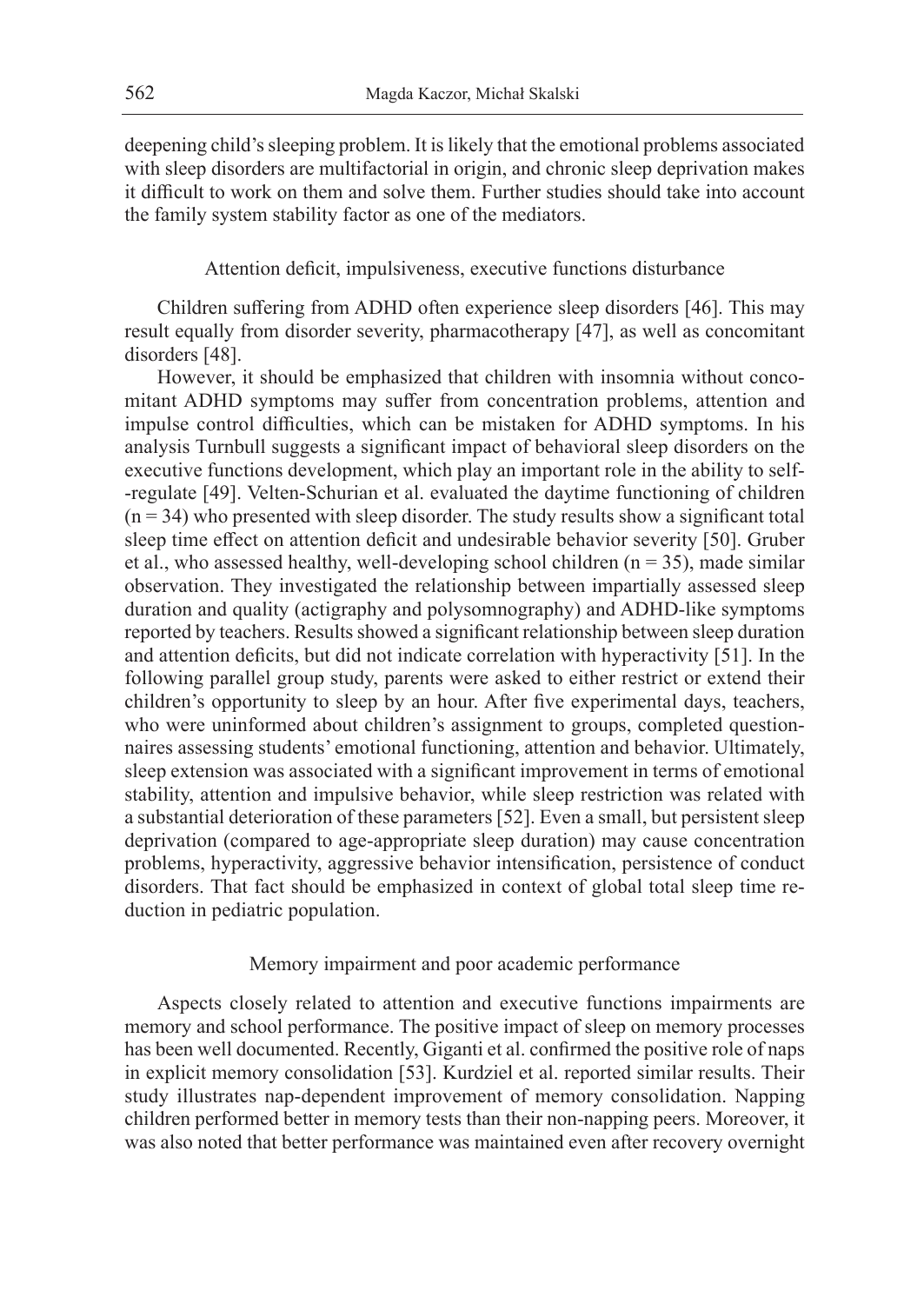sleep [54]. Researchers suggest that with increasing curriculum demands classroom nap opportunities become devaluated which may be counterproductive.

Insufficient sleep quantity and quality also has a marked impact on school-aged children's academic achievements. Sleep-deprived students perform worse on school tests compared to their peers. Li et al. conducted a prospective cohort study  $(n = 612)$ , which showed association between reduced sleep and impaired academic achievement. Children who slept less than nine hours had significantly worse results than those who slept more. Moreover, daytime sleepiness was significantly associated with impaired attention, learning motivation and academic achievement [55]. Perez-Lloret et al., who assessed the association between sleep duration and school performance in 1,194 school adolescents in Argentina, had similar observation. Their multi-step pathway analysis showed that diurnal somnolence and reduced attention were in the middle of the pathway connecting insufficient sleep to poor academic outcomes [56]. Likewise Kornholm et al. analyzed trends in insomnia symptoms, daytime fatigue and school performance reported by students in Finland in the years 1984–2011. Analysis included more than one million questionnaires. The researchers found an increasing trend in the prevalence of insomnia symptoms and chronic fatigue that were associated with lower school performance. Reported school performance in well-rested group steadily improved, which was not observed in the fatigued one [57]. The necessity of parents' and teachers' education in regards to sleep hygiene for children as a way to improve school functioning should be stressed.

#### **Social consequences**

## Impaired social functioning

There is an increasing interest in relationship between social functioning and sleep. Although available data are still insufficient, it suggests that young people experiencing insomnia often experience social withdrawal, interpersonal deficits and reduced self- -esteem [58]. In a study of more than 11,000 adolescents in 11 European countries, Sarchiapone et al. found a strong correlation between reduced total sleep time and peer-related problems accompanied with conduct disorders [44]. Furthermore, Tomisaki et al. observed functioning of over 300 parent-child dyads in the first 30 months of child's life in the context of its psychosocial development and parent's attitude to its sleep. Children, whose parents provided regular sleep schedule (day to day variability of less than 1 hour) at the age of 30 months presented better social competence in terms of autonomy, emotional regulation and empathy [59]. Adequate sleep seems to be positively correlated with peer acceptance, higher social competence, emotion understanding, receptive vocabulary and social engagement [60].

Soffer-Dudek et al. in a prospective study on 94 healthy adolescents illustrated one of the plausible explanations for this phenomenon. They assumed that emotional information processing may be compromised in the ones sleeping less than their peers. As a result they may interpret stimuli more negatively than others. Evidence showed that youth experiencing less efficient sleep with elevated night awakenings underachie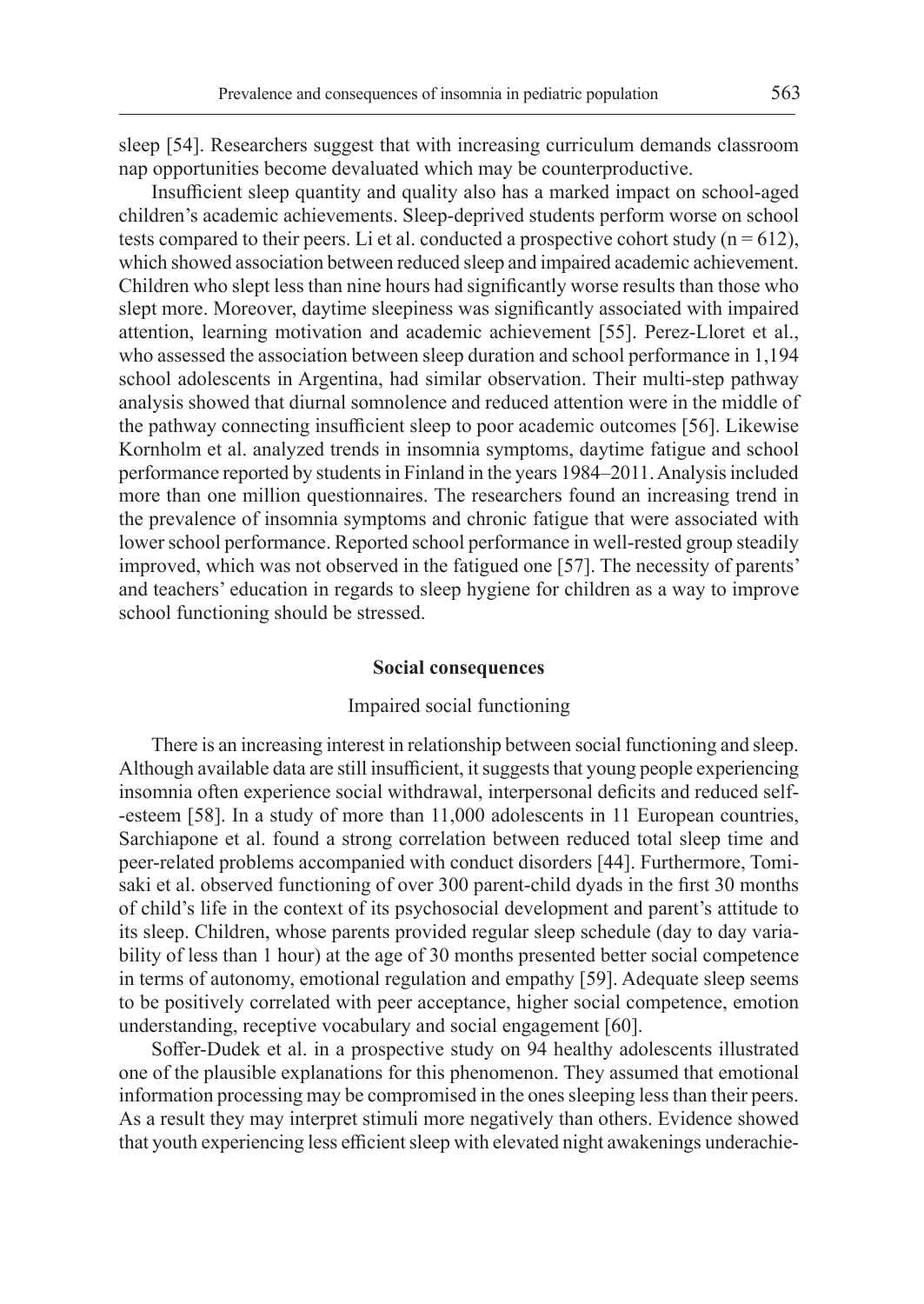ved in emotional facial processing tests [61]. The results illustrate that young people suffering from insomnia may withdraw from social contacts due to their emotional overtone misinterpretation.

Another explanation for the lower social competence and worse peer relationships experienced by children with insomnia can be their lowered self-esteem and pessimistic attitude towards the world. Lemola et al., who examined the group  $(n = 291)$  of healthy 8-year-olds, confirmed this hypothesis. Their study results showed that children sleeping optimal number of hours are more optimistic and have better self-esteem [62].

## Mother's depressed mood and family dysfunction

Undoubtedly, maternal depression, parental stress or family dysfunction have a negative impact on child's sleep [63–66]. However, the bidirectional nature of this relationship is also highlighted [13]. Insomnia in children adversely affects parental daytime stress and somnolence level, mothers' mood [67–69] and family functioning [70]. Meltzer's study results showed that sleep disorders in children are a significant risk factor for mothers' sleep disorders and these consecutively predispose them to depressed mood, fatigue and elevated stress levels [68]. Mindell et al. conducted a 3-week experiment with a control group on a total of 405 mother-child dyads (aged up to 36 months), introducing bedtime routine in half of the families. The intervention group reported a significant reduction in behavioral sleep disorders, as well as a significant improvement in mothers' mood [69]. Childhood sleep problems persisting in families may create negative feedback loop, intensifying the existing difficulties. Observation of Australian children in their first 24 months ( $n = 483$ ) revealed that persistent sleep problems in infants and young children lead to increased parenting stress level, maternal depression and subsequent child behavior problems [70]. Another long-term prospective study demonstrated a positive effect of sleep intervention in infancy on children behavioral sleep disorders incidence reduction later in life. Additionally, study proved maternal depression symptoms to be less common [71].

## **Recapitulation**

Sleep disorders, in particular insomnia, are being increasingly diagnosed in the pediatric population. Data on the prevalence of the problem are heterogeneous due to various criteria adopted in the assessments, incidence rate variation depending on the developmental stage, and also assessment methods (self-assessment questionnaires, parents' questionnaires, actigraphy). It seems, however, that different types of sleep problems affect most children, at least temporarily.

The analysis of literature indicates a high prevalence of insomnia in the population under 18 years of age (25–62%).Chronic insomnia in children can have long-term consequences. On the basis of available data, the authors demonstrated a significant impact of sleep deterioration and/or curtailment on:

decreased physical activity;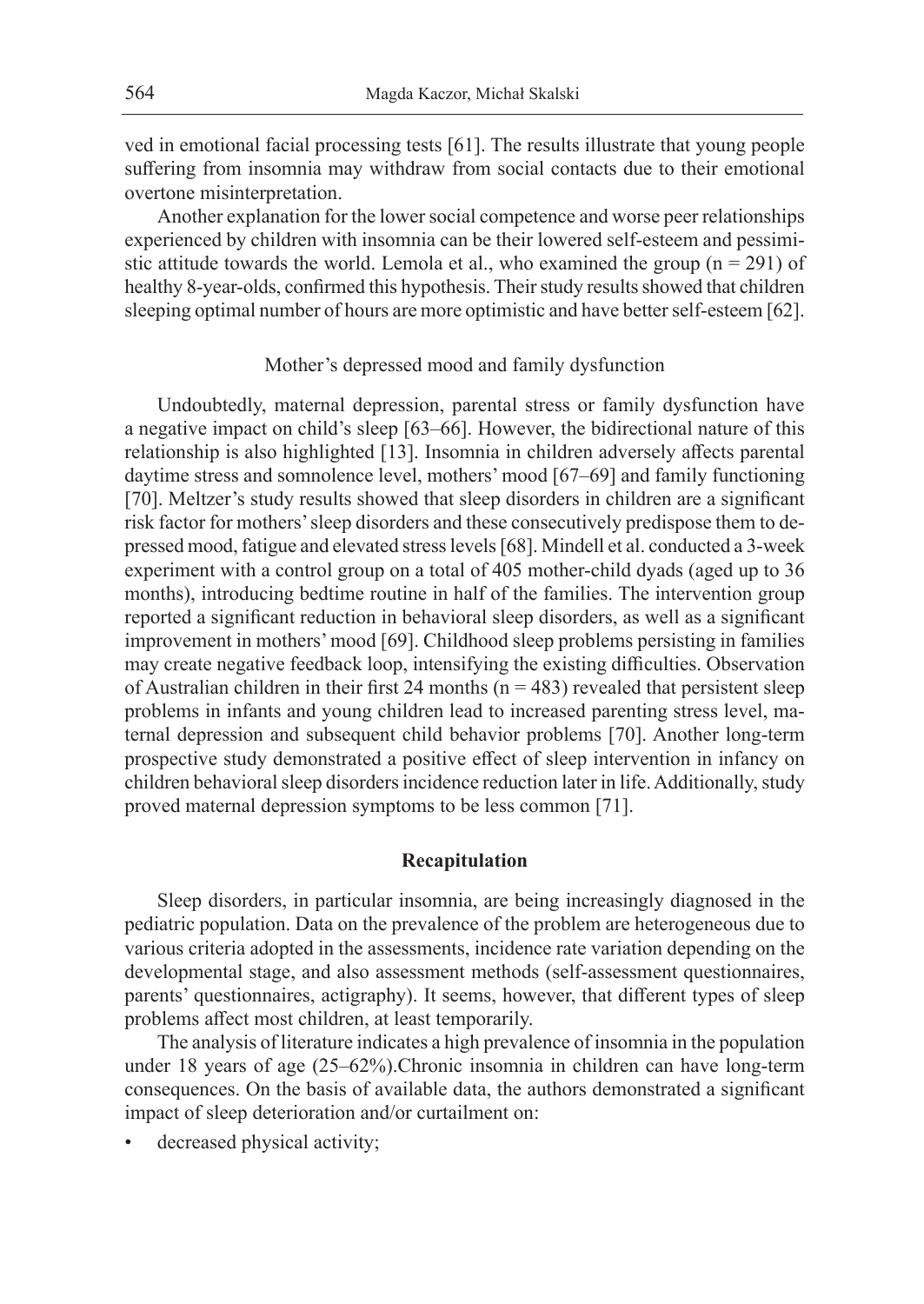- increased obesity and diabetes risk;
- attention deficit, impulsiveness, executive functions disturbance;
- memory impairment and poor academic performance;
- impaired social functioning;
- maternal depression, family dysfunction.

Potential influence of sleep disorders on other aspects of children's health is suggested as well, however, the correlation between analyzed problems requires further in-depth, long-term follow-up. These include:

- hypertension risk;
- metabolic syndrome risk;
- depression and anxiety incidence.

In the authors' opinion, given the problem scale and the significant consequences of untreated insomnia, specialty programs in pediatrics and child and adolescent psychiatry should be supplemented with additional training on sleep disorders in children.

Due to serious implications the problem, both for the individuals and society, it is also essential to educate parents, teachers and other caregivers about sleep hygiene for children and adolescents as the primary aid in sleep disorders.

# **References**

- 1. Owens JA, Rosen CL, Mindell JA, Kirchner HL. *Use of pharmacotherapy for insomnia in child psychiatry practice: A national survey*. Sleep Med. 2010; 11(7): 692–700.
- 2. Skalski M. *Zaburzenia snu w codziennej praktyce*. Warsaw: Medical Tribune; 2012.
- 3. Andrzejczak B, Gmitrowicz A. *Wybrane zagadnienia z medycyny snu dzieci i młodzieży*. Post. Psychiatr. Neurol. 2013; 22(1): 61–66.
- 4. American Academy of Sleep Medicine. *International Classification of Sleep Disorders*. Third edition (ICSD-3). 2014. http://www.aasmnet.org/store/product.aspx?pid=849 [retrieved: 3 may 2016]
- 5. Blader JC, Koplewicz HS, Abikoff H, Foley C. *Sleep problems of elementary school children: A community survey*. Arch. Pediatr. Adolesc. Med. 1997; 151(5): 473–480.
- 6. Spruyt K, O'Brien LM, Cluydts R, Verleye GB, Ferri R. *Odds, prevalence and predictors of sleep problems in school-age normal children*. J. Sleep Res. 2005; 14(2): 163–176.
- 7. Huk-Wieliczuk E, Wdowiak L. *State of health of adolescents in eastern regions of Poland. Podlasie region child*. Ann. Agric. Environ. Med. 2006; 13(1): 39–43.
- 8. Oblacińska A, Woynarowska B. *Zdrowie subiektywne, zadowolenie z życia i zachowania zdrowotne uczniów szkół ponadgimnazjalnych w Polsce w kontekście czynników psychospołecznych i ekonomicznych*. Warsaw: Institute of Mother and Child; 2006.
- 9. Kasperczyk J, Jośko J, Cichoń-Lenart A, Lenart J. *Epidemiologia zaburzeń snu u młodzieży mieszkającej na Górnym Śląsku*. Sen 2006; 6(1): 8–13.
- 10. Kasperczyk J, Jośko J, Cichoń-Lenart A, Lenart J, Kapuścińska K. *Zaburzenia snu wśród młodzieży licealnej w Koninie*. Now. Lek. 2007; 76(3): 246–250.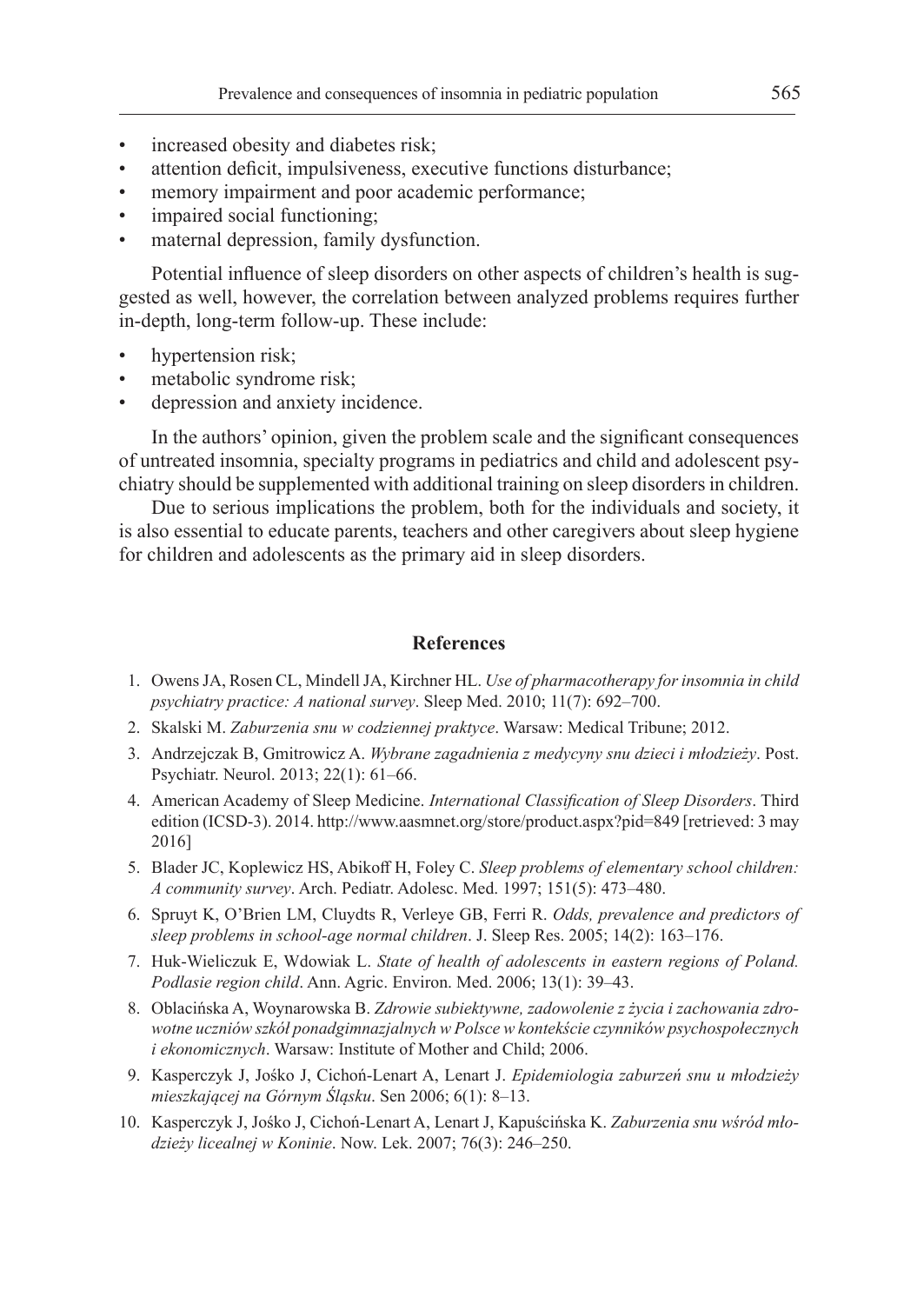- 11. Szymańska K. *Zaburzenia snu*. In: Wolańczyk T, Komender J. ed. *Zaburzenia emocjonalne i behawioralne u dzieci*. 1<sup>st</sup> edition. Warsaw: PZWL Medical Publishing; 2005. p. 114–125.
- 12. Gregory AM, Sadeh A. *Sleep, emotional and behavioral difficulties in children and adolescents*. Sleep Med. Rev. 2012; 16(2): 129–136.
- 13. Meltzer LJ, Montgomery-Downs HE. *Sleep in the family*. Pediatr. Clin. North Am. 2011; 58(3): 765–774.
- 14. Stone MR, Stevens D, Faulkner GE. *Maintaining recommended sleep throughout the week is associated with increased physical activity in children*. Prev. Med. 2013; 56(2): 112–117.
- 15. Bromley LE, Booth JN 3rd, Kilkus JM, Imperial JG, Penev PD. *Sleep restriction decreases the physical activity of adults at risk for type 2 diabetes*. Sleep 2012; 35(7): 977–984.
- 16. Hart CN, Fava JL, Subak LL, Stone K, Vittinghoff E, Demos K. et al. *Time in bed is associated with decreased physical activity and higher BMI in women seeking weight loss treatment*. ISRN Obes. 2012; 2012(320157).
- 17. Schmid SM, Hallschmid M, Jauch-Chara K, Wilms B, Benedict C, Lehnert H. et al. *Short-term sleep loss decreases physical activity under free-living conditions but does not increase food intake under time-deprived laboratory conditions in healthy men*. Am. J. Clin. Nutr. 2009; 90(6): 1476–1482.
- 18. Gomes TN, dos Santos FK, Santos D, Pereira S, Chaves R, Katzmarzyk PT. et al. *Correlates of sedentary time in children: a multilevel modelling approach*. BMC Public Health 2014; 14: 890.
- 19. Taheri S. *The link between short sleep duration and obesity: we should recommend more sleep to prevent obesity*. Arch. Dis. Child. 2006; 91(11): 881–884.
- 20. Taveras EM, Gillman MW, Pena MM, Redline S, Rifas-Shiman SL. *Chronic sleep curtailment and adiposity*. Pediatrics 2014; 133(6): 1013–1022.
- 21. Cappuccio FP, Taggart FM, Kandala NB, Currie A, Peile E, Stranges S. et al. *Meta-analysis of short sleep duration and obesity in children and adults*. Sleep 2008; 31(5): 619–626.
- 22. Nixon GM, Thompson JM, Han DY, Becroft DM, Clark PM, Robinson KE. et al. *Short sleep duration in middle childhood: risk factors and consequences*. Sleep 2008; 31(1): 71–78.
- 23. Drescher AA, Goodwin JL, Silva GE, Quan SF. *Caffeine and screen time in adolescence: associations with short sleep and obesity*. J. Clin. Sleep Med. 2011; 7(4): 337–342.
- 24. Hassan F, Davis MM, Chervin RD. *No independent association between insufficient sleep and childhood obesity in the National Survey of Children's Health*. J. Clin. Sleep Med. 2011; 7(2): 153–157.
- 25. Tasali E, Leproult R, Ehrmann DA, Van Cauter E. *Slow-wave sleep and the risk of type 2 diabetes in humans*. Proc. Natl. Acad. Sci. U. S. A. 2008; 105(3): 1044–1049.
- 26. Hart CN, Carskadon MA, Considine RV, Fava JL, Lawton J, Raynor HA. et al. *Changes in children's sleep duration on food intake, weight, and leptin*. Pediatrics 2013; 132(6): e1473– e1480.
- 27. Burt J, Dube L, Thibault L, Gruber R. *Sleep and eating in childhood: a potential behavioral mechanism underlying the relationship between poor sleep and obesity*. Sleep Med. 2014; 15(1): 71–75.
- 28. Boeke CE, Storfer-Isser A, Redline S, Taveras EM. *Childhood sleep duration and quality in relation to leptin concentration in two cohort studies*. Sleep 2014; 37(3): 613–620.
- 29. Guo X, Zheng L, Li Y, Yu S, Liu S, Zhou X. et al. *Association between sleep duration and hypertension among Chinese children and adolescents*. Clin. Cardiol. 2011; 34(12): 774–781.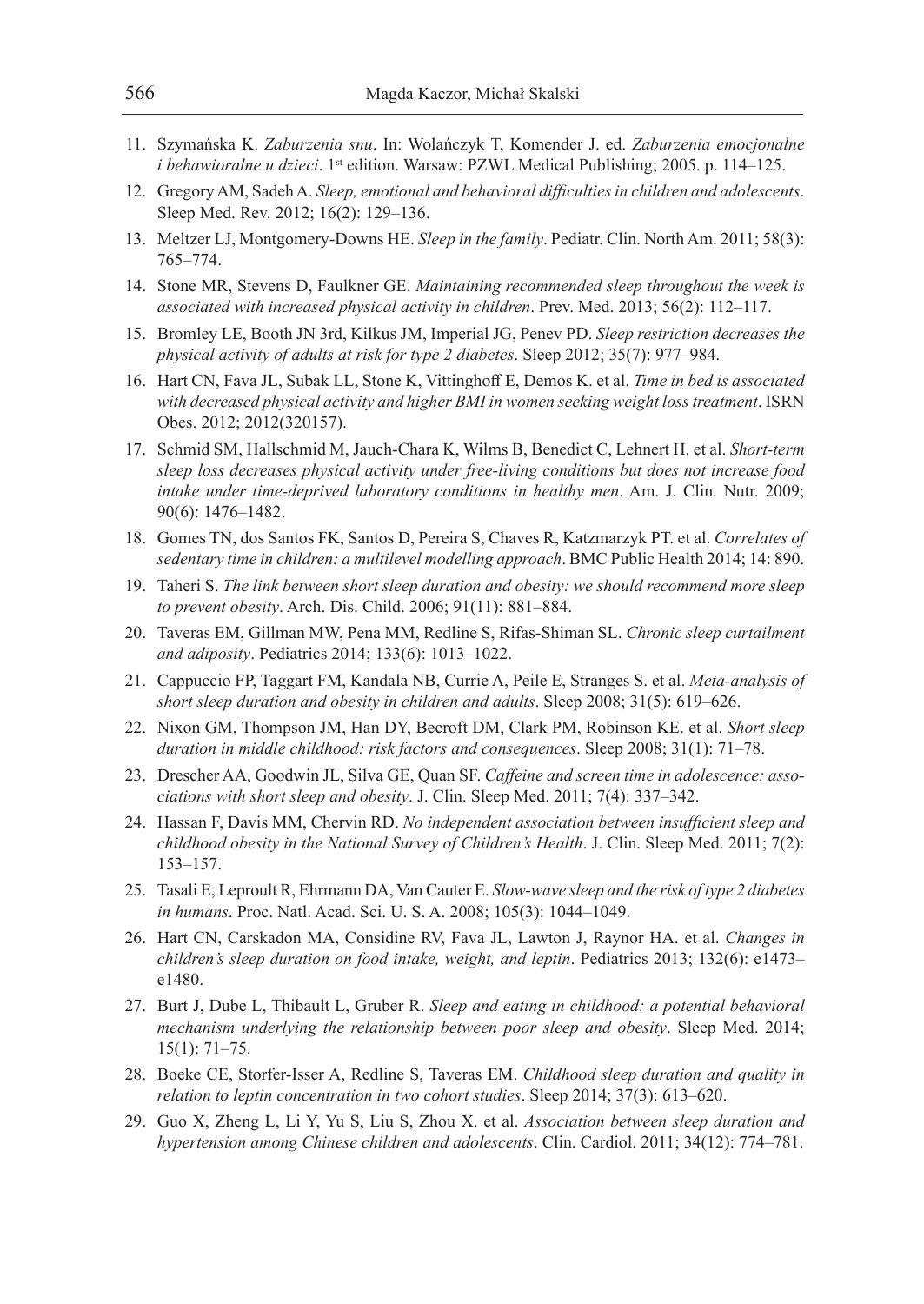- 30. Lee JA, Park HS. *Relation between sleep duration, overweight, and metabolic syndrome in Korean adolescents*. Nutr. Metab. Cardiovasc. Dis. 2014; 24(1): 65–71.
- 31. Kuciene R, Dulskiene V. *Associations of short sleep duration with prehypertension and hypertension among Lithuanian children and adolescents: a cross-sectional study*. BMC Public Health 2014; 14: 255.
- 32. Javaheri S, Storfer-Isser A, Rosen CL, Redline S. *Sleep quality and elevated blood pressure in adolescents*. Circulation 2008; 118(10): 1034–1040.
- 33. Fernandez-Mendoza J, Vgontzas AN, Calhoun SL, Vgontzas A, Tsaoussoglou M, Gaines J. et al. *Insomnia symptoms, objective sleep duration and hypothalamic-pituitary-adrenal activity in children*. Eur. J. Clin. Invest. 2014; 44(5): 493–500.
- 34. Michels N, Clays E, De Buyzere M, Vanaelst B, De Henauw S, Sioen I. *Children's sleep and autonomic function: low sleep quality has an impact on heart rate variability*. Sleep 2013; 36(12): 1939–1946.
- 35. Sung V, Beebe DW, Vandyke R, Fenchel MC, Crimmins NA, Kirk S. et al. *Does sleep duration predict metabolic risk in obese adolescents attending tertiary services? A cross-sectional study*. Sleep 2011; 34(7): 891–898.
- 36. Rey-López JP, de Carvalho HB, de Moraes AC, Ruiz JR, Sjöström M, Marcos A. et al. *Sleep time and cardiovascular risk factors in adolescents: the HELENA (Healthy Lifestyle in Europe by Nutrition in Adolescence) study*. Sleep Med. 2014; 15(1): 104–110.
- 37. IglayReger HB, Peterson MD, Liu D, Parker CA, Woolford SJ, Sallinen Gafka BJ. et al. *Sleep duration predicts cardiometabolic risk in obese adolescents*. J. Pediatr. 2014; 164(5): 1085–1090.
- 38. Berentzen NE, Smit HA, Bekkers MB, Brunekreef B, Koppelman GH, De Jongste JC. et al. *Time in bed, sleep quality and associations with cardiometabolic markers in children: the Prevention and Incidence of Asthma and Mite Allergy birth cohort study*. J. Sleep Res. 2014; 23(1): 3–12.
- 39. Narang I, Manlhiot C, Davies-Shaw J, Gibson D, Chahal N, Stearne K. et al. *Sleep disturbance and cardiovascular risk in adolescents*. CMAJ 2012; 184(17): E913–E920.
- 40. Krysiak-Rogala K, Jernajczyk W. *Zaburzenia snu u dzieci i młodzieży z zaburzeniami i chorobami psychicznymi – zaburzenia afektywne i lękowe*. Psychiatr. Pol. 2013; 47(2): 303–312.
- 41. Kahn M, Sheppes G, Sadeh A. *Sleep and emotions: bidirectional links and underlying mechanisms*. Int. J. Psychophysiol. 2013; 89(2): 218–228.
- 42. Lin JD, Tung HJ, Hsieh YH, Lin FG. *Interactive effects of delayed bedtime and family-associated factors on depression in elementary school children*. Res. Dev. Disabil. 2011; 32(6): 2036–2044.
- 43. Silva GE, Goodwin JL, Parthasarathy S, Sherrill DL, Vana KD, Drescher AA. et al. *Longitudinal association between short sleep, body weight, and emotional and learning problems in Hispanic and Caucasian children*. Sleep 2011; 34(9): 1197–1205.
- 44. Sarchiapone M, Mandelli L, Carli V, Iosue M, Wasserman C, Hadlaczky G. et al. *Hours of sleep in adolescents and its association with anxiety, emotional concerns, and suicidal ideation*. Sleep Med. 2014; 15(2): 248–254.
- 45. Moore M, Kirchner HL, Drotar D, Johnson N, Rosen C, Ancoli-Israel S. et al. *Relationships among sleepiness, sleep time, and psychological functioning in adolescents*. J. Pediatr. Psychol. 2009; 34(10): 1175–1183.
- 46. Owens JA. *A clinical overview of sleep and attention-deficit/hyperactivity disorder in children and adolescents*. J. Can. Acad. Child Adolesc. Psychiatry 2009; 18(2): 92–102.
- 47. Ganelin-Cohen E, Ashkenasi A. *Disordered sleep in pediatric patients with attention deficit hyperactivity disorder: an overview*. Isr. Med. Assoc. J. 2013; 15(11): 705–709.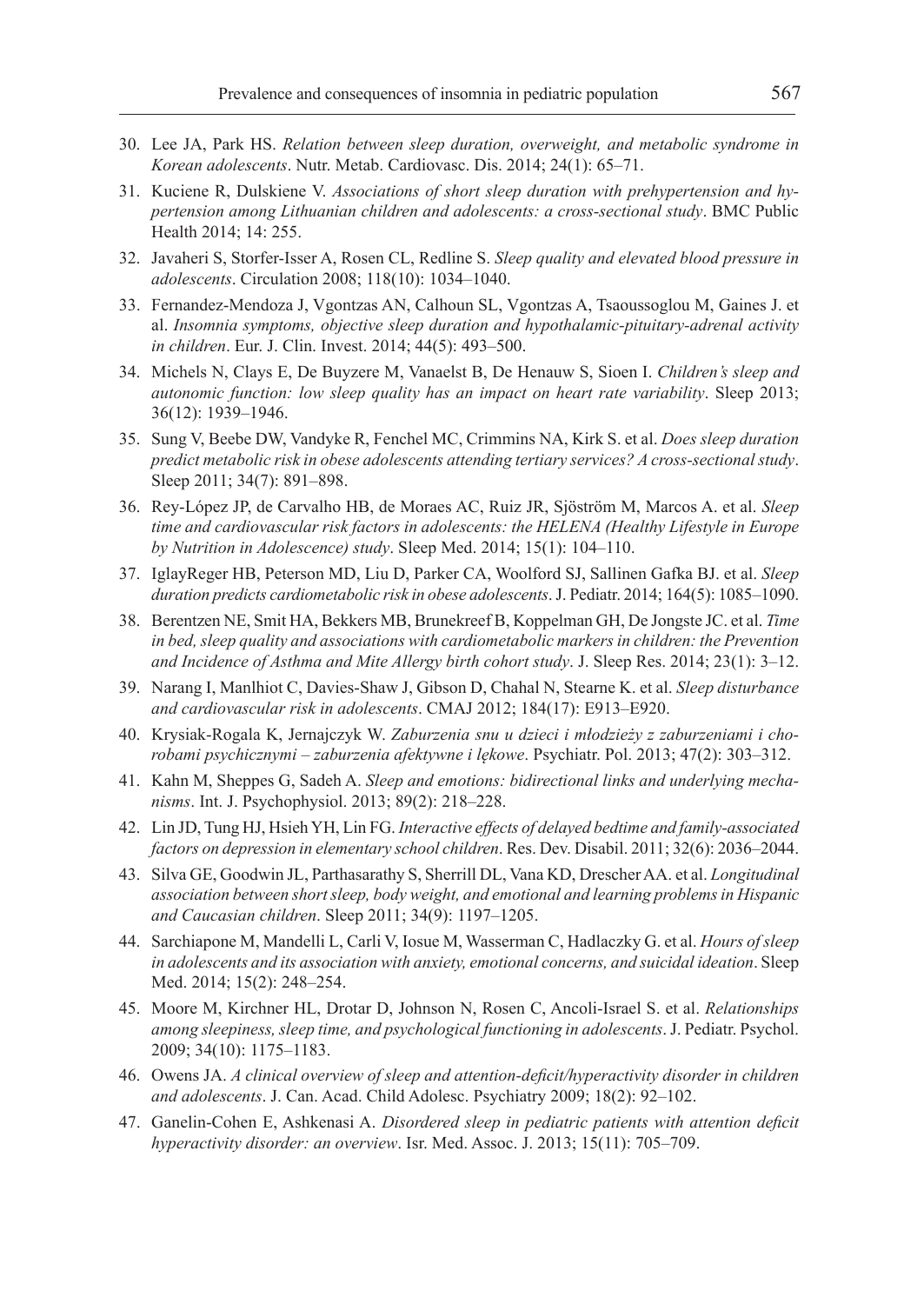- 48. Lycett K, Mensah FK, Hiscock H, Sciberras E. *A prospective study of sleep problems in children with ADHD*. Sleep Med. 2014; 15(11): 1354–1361.
- 49. Turnbull K, Reid GJ, Morton JB. *Behavioral sleep problems and their potential impact on developing executive function in children*. Sleep 2013; 36(7): 1077–1084.
- 50. Velten-Schurian K, Hautzinger M, Poets CF, Schlarb AA. *Association between sleep patterns and daytime functioning in children with insomnia: The contribution of parent-reported frequency of night waking and wake time after sleep onset*. Sleep Med. 2010; 11(3): 281–288.
- 51. Gruber R, Michaelsen S, Bergmame L, Frenette S, Bruni O, Fontil L. et al. *Short sleep duration is associated with teacher-reported inattention and cognitive problems in healthy school-aged children*. Nat. Sci. Sleep 2012; 4: 33.
- 52. Gruber R, Cassoff J, Frenette S, Wiebe S, Carrier J. *Impact of sleep extension and restriction on children's emotional lability and impulsivity*. Pediatrics 2012; 130(5): e1155–e1161.
- 53. Giganti F, Arzilli C, Conte F, Toselli M, Viggiano MP, Ficca G. *The effect of a daytime nap on priming and recognition tasks in preschool children*. Sleep 2014; 37(6): 1087–1093.
- 54. Kurdziel L, Duclos K, Spencer RM. *Sleep spindles in midday naps enhance learning in preschool children*. Proc. Natl. Acad. Sci. U. S. A. 2013; 110(43): 17267.
- 55. Li S, Arguelles L, Jiang F, Chen W, Jin X, Yan C. et al. *Sleep, school performance, and a school- -based intervention among school-aged children: a sleep series study in China*. PloS One 2013; 8(7): 67928.
- 56. Perez-Lloret S, Videla AJ, Richaudeau A, Vigo D, Rossi M, Cardinali DP. et al. *A multi-step pathway connecting short sleep duration to daytime somnolence, reduced attention, and poor academic performance: an exploratory cross-sectional study in teenagers*. J. Clin. Sleep Med. 2013; 9(5): 469–473.
- 57. Kronholm E, Puusniekka R, Jokela J, Villberg J, Urrila AS, Paunio T. et al. *Trends in selfreported sleep problems, tiredness and related school performance among Finnish adolescents from 1984 to 2011*. J. Sleep Res. 2014; 24(1): 3–10.
- 58. Roberts RE, Roberts CR, Chen IG. *Impact of insomnia on future functioning of adolescents*. J. Psychosom. Res. 2002; 53(1): 561–569.
- 59. Tomisaki E, Tanaka E, Shinohara R, Sugisawa Y, Tong L, Hirano M. et al. *A longitudinal study on social competence development and sleeping habits*. J. Epidemiol. 2010; 20(supl. 2): S472–S475.
- 60. Vaughn BE, Elmore-Staton L, Shin N, El-Sheikh M. *Sleep as a support for social competence, peer relations, and cognitive functioning in preschool children*. Behav. Sleep Med. 2015; 13(2): 92–106.
- 61. Soffer-Dudek N, Sadeh A, Dahl RE, Rosenblat-Stein S. *Poor sleep quality predicts deficient emotion information processing over time in early adolescence*. Sleep 2011; 34(11): 1499–1508.
- 62. Lemola S, Räikkönen K, Scheier MF, Matthews KA, Pesonen AK, Heinonen K. et al. *Sleep quantity, quality and optimism in children*. J. Sleep Res. 2011; 20(1 Pt 1): 12–20.
- 63. El-Sheikh M, Buckhalt JA, Cummings EM, Keller P. *Sleep disruptions and emotional insecurity are pathways of risk for children*. J. Child Psychol. Psychiatry 2007; 48(1): 88–96.
- 64. Piteo AM, Roberts RM, Nettelbeck T, Burns H, Lushington K, Martin JA. et al. *Postnatal depression mediates the relationship between infant and maternal sleep disruption and family dysfunction*. Early Hum. Dev. 2013; 89(2): 69–74.
- 65. Brand S, Gerber M, Hatzinger M, Beck J, Holsboer-Trachsler E. *Evidence for similarities between adolescents and parents in sleep patterns*. Sleep Med. 2009; 10(10): 1124–1131.